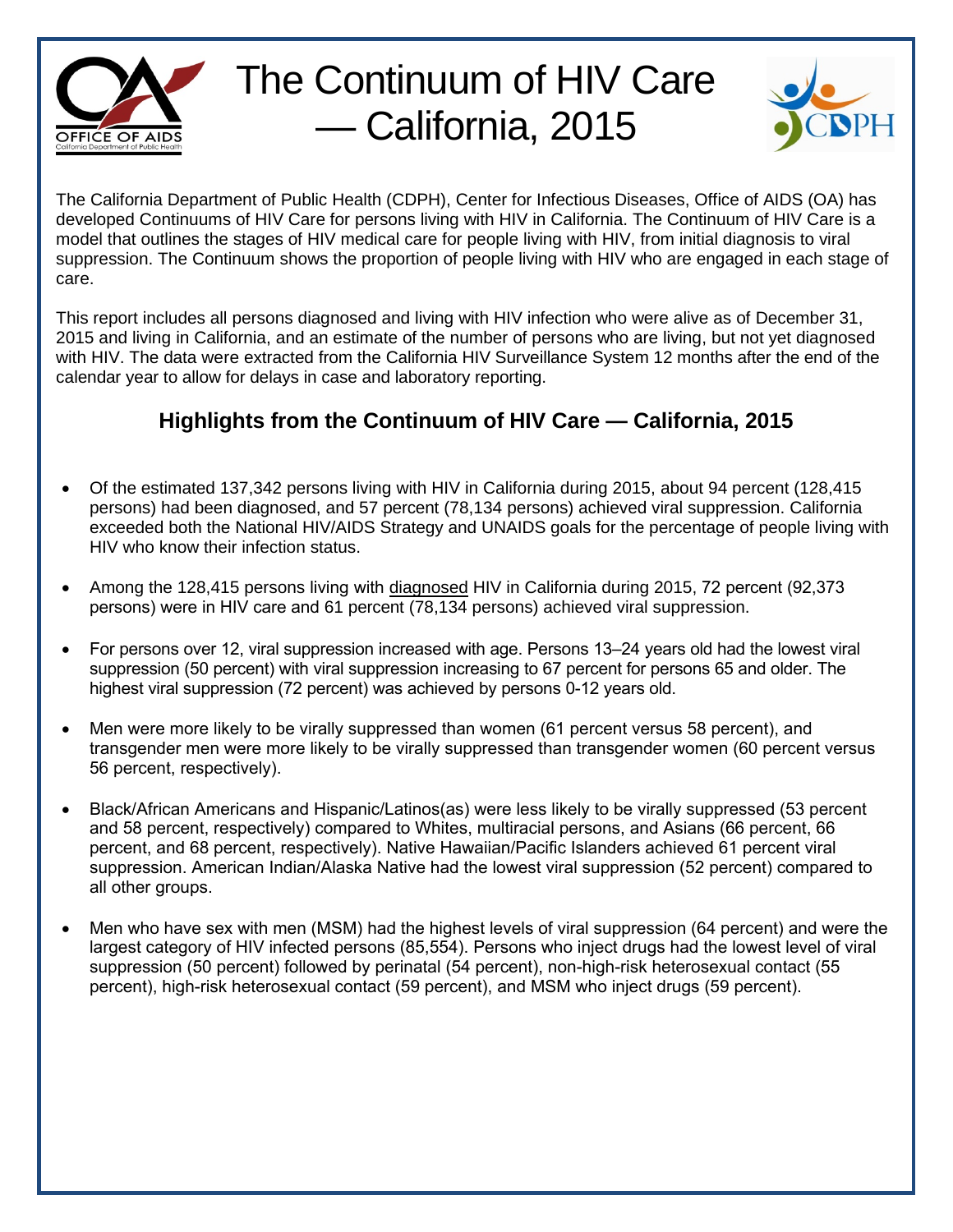

The estimated number of persons living with HIV infection are California-specific estimates calculated using the Centers for Disease Control and Prevention's (CDC) "Back Calculation Method", which estimates the prevalence of diagnosed and undiagnosed HIV-infected persons. The estimated prevalence data are also adjusted for reporting delays, missing or incorrect data, and under-reporting. Diagnosed persons met the CDC surveillance case definition for HIV infection, and were presumed to be alive and living in California if no death document was received and they were residing in California as of the last known address. Persons who had at least one CD4, viral load, or HIV-1 genotype test during the calendar year were considered to be engaged in HIV care. Persons who had two or more CD4, viral load, or HIV-1 genotype tests that were performed at least 3 months apart during the calendar year were considered retained in care. Persons whose most recent HIV viral load test result during the calendar year was ≤ 200 copies/ml were considered to be virally suppressed.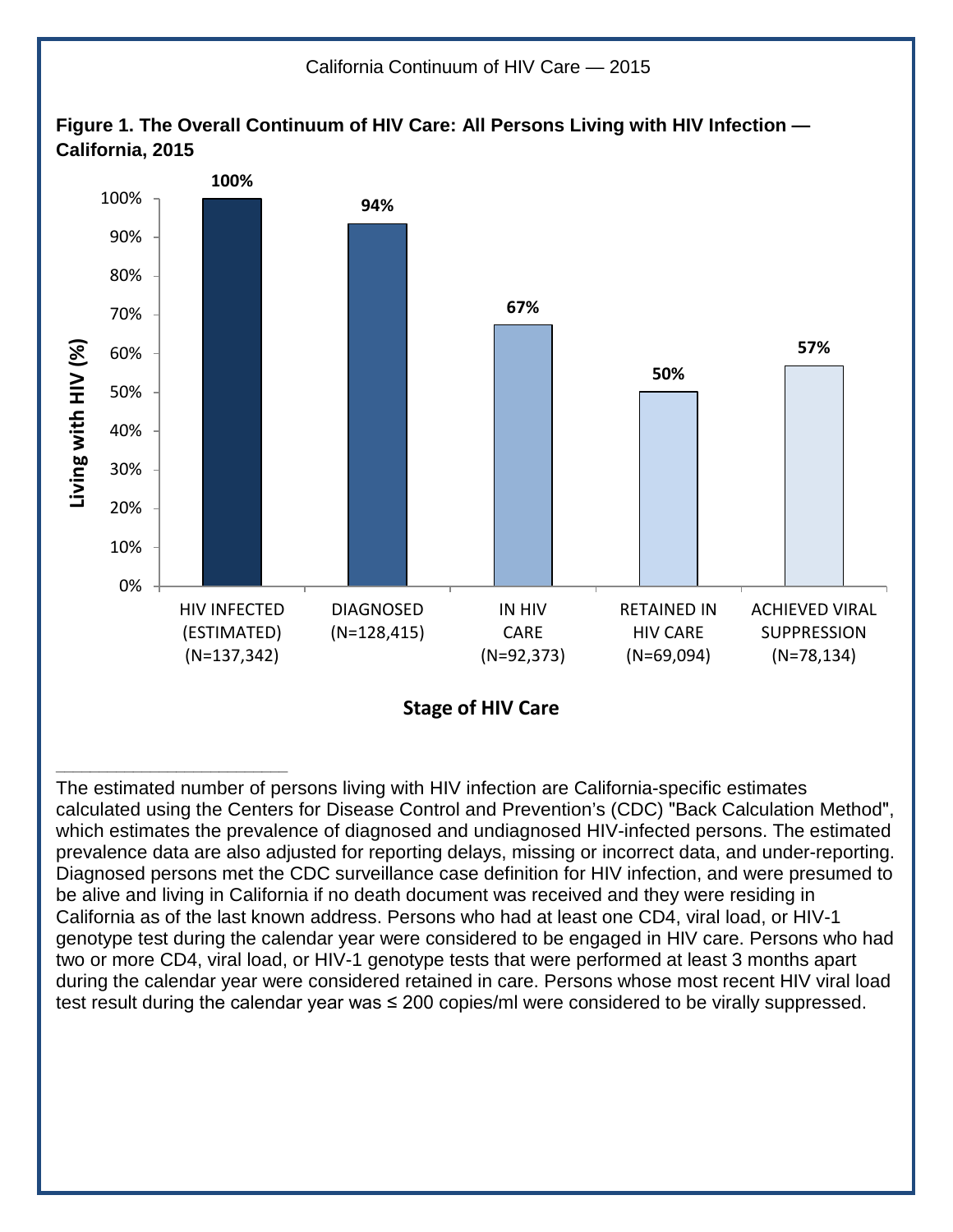

Diagnosed persons met the Centers for Disease Control and Prevention surveillance case definition for HIV infection, and were presumed to be alive and living in California if no death document was received and they were residing in California as of the last known address. Persons who had at least one CD4, viral load, or HIV-1 genotype test during the calendar year were considered to be engaged in HIV care. Persons who had two or more CD4, viral load, or HIV-1 genotype tests that were performed at least 3 months apart during the calendar year were considered retained in care. Persons whose most recent HIV viral load test result during the calendar year was ≤ 200 copies/ml were considered to be virally suppressed.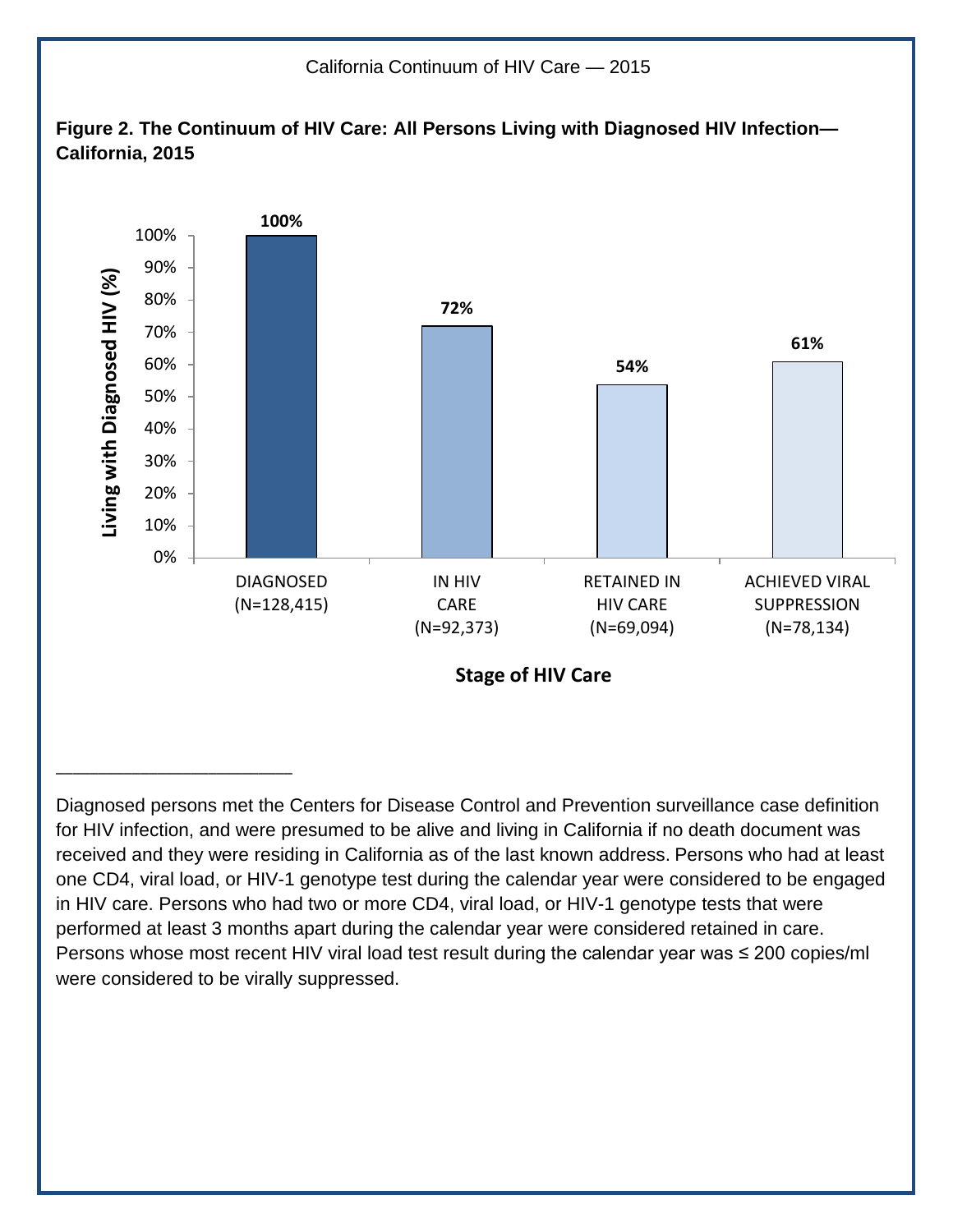

Diagnosed persons met the Centers for Disease Control and Prevention surveillance case definition for HIV infection, and were presumed to be alive and living in California if no death document was received and they were residing in California as of the last known address. Persons who had at least one CD4, viral load, or HIV-1 genotype test during the calendar year were considered to be engaged in HIV care. Persons who had two or more CD4, viral load, or HIV-1 genotype tests that were performed at least 3 months apart during the calendar year were considered retained in care. Persons whose most recent HIV viral load test result during the calendar year was ≤ 200 copies/ml were considered to be virally suppressed.

Age was calculated as of the last day of the calendar year.

\_\_\_\_\_\_\_\_\_\_\_\_\_\_\_\_\_\_\_\_\_\_\_\_\_\_\_\_\_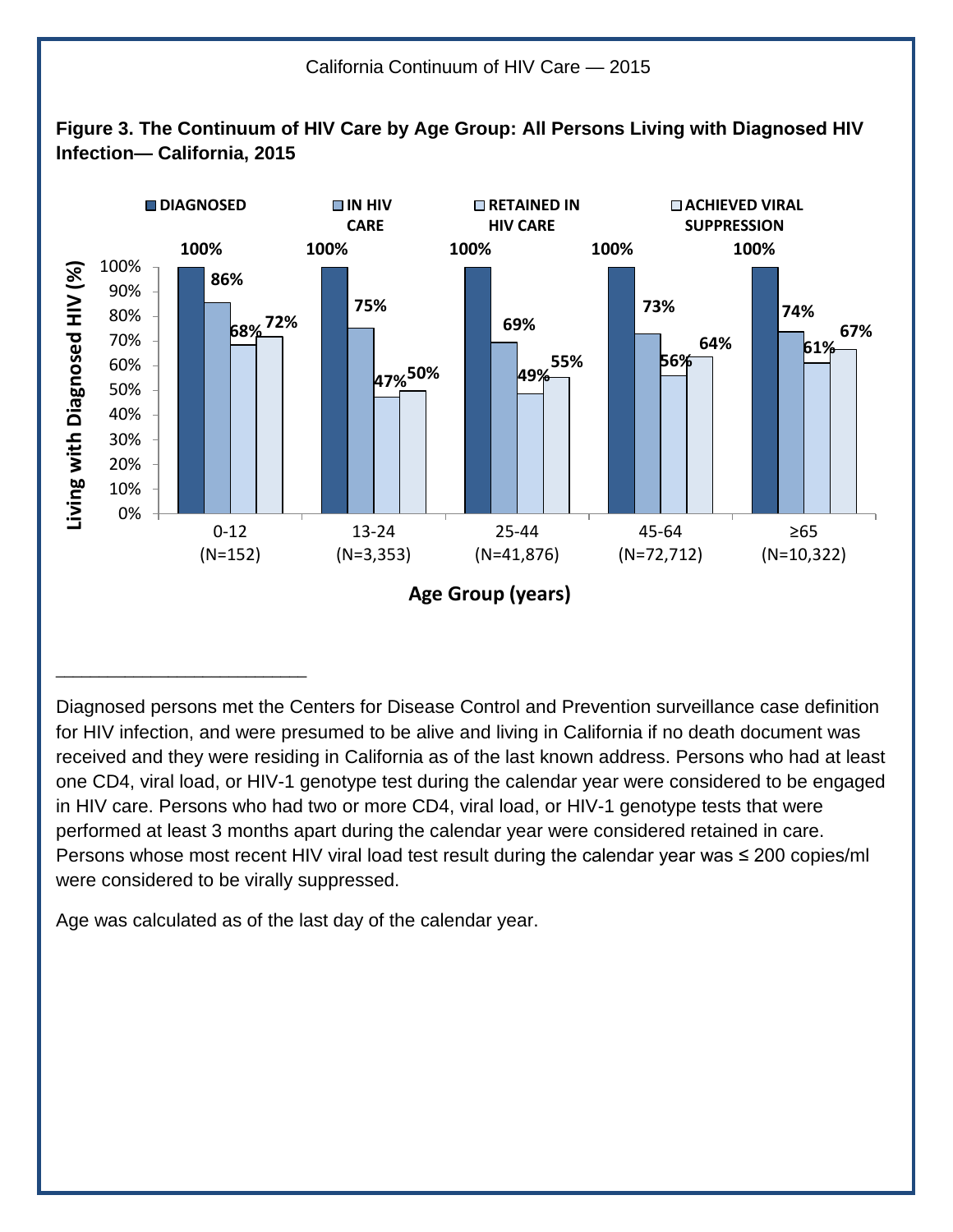

Diagnosed persons met the Centers for Disease Control and Prevention surveillance case definition for HIV infection, and were presumed to be alive and living in California if no death document was received and they were residing in California as of the last known address. Persons who had at least one CD4, viral load, or HIV-1 genotype test during the calendar year were considered to be engaged in HIV care. Persons who had two or more CD4, viral load, or HIV-1 genotype tests that were performed at least 3 months apart during the calendar year were considered retained in care. Persons whose most recent HIV viral load test result during the calendar year was  $\leq$  200 copies/ml were considered to be virally suppressed.

Persons were classified as being transgender if a case report form affirming their transgender status was present in HIV surveillance data. Among the persons living with HIV in California in calendar year 2015, there were four persons categorized as alternative gender identity who are not shown in the figure above.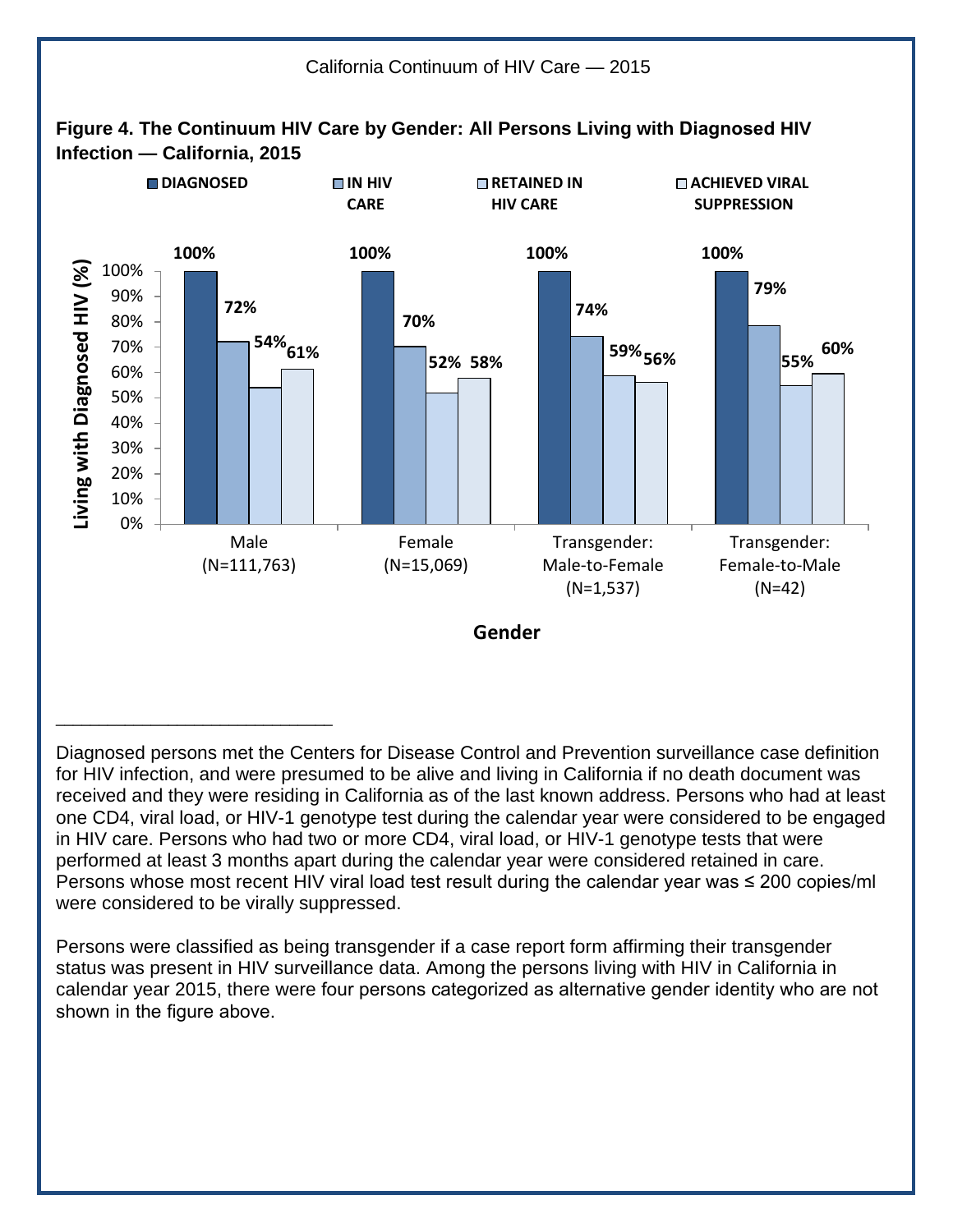

Diagnosed persons met the Centers for Disease Control and Prevention surveillance case definition for HIV infection, and were presumed to be alive and living in California if no death document was received and they were residing in California as of the last known address. Persons who had at least one CD4, viral load, or HIV-1 genotype test during the calendar year were considered to be engaged in HIV care. Persons who had two or more CD4, viral load, or HIV-1 genotype tests that were performed at least 3 months apart during the calendar year were considered retained in care. Persons whose most recent HIV viral load test result during the calendar year was  $\leq$  200 copies/ml were considered to be virally suppressed.

Hispanic/Latino(a) persons can be of any race. Race/ethnicity was collected using Asian/Native Hawaiian/Pacific Islander as a single category until 2003; therefore cases reported prior to 2003 are classified as Asian above because they cannot be disaggregated. Although California Government Code Section 8310.5 requires the Department to tabulate information by expanded ethnicities for each major Asian and Pacific Islander group, the data shown here are not disaggregated in those groups in order to maintain the confidentiality of these persons. There were seven persons diagnosed and living with HIV in California with an unknown race/ethnicity who are not shown in the figure above.